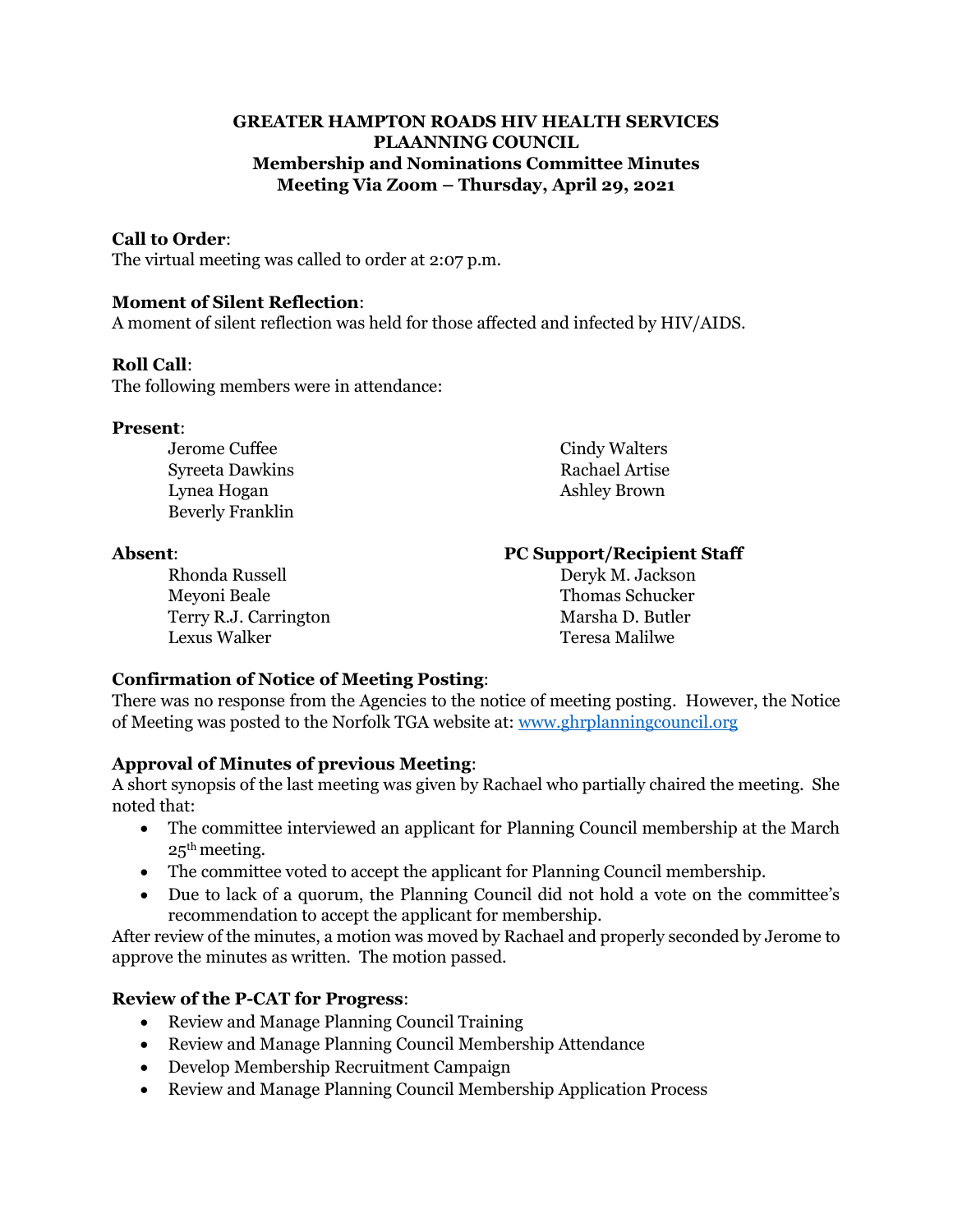- Review Membership Matrix for Compliance with the Federal Mandate
- Conduct Renewal, and New Member Interviews
- Review Planning Council Feedback Form
- Conduct Planning Council Nominations and Elections

As of April 29th, the committee is on track with the Planning Council Activity Timeline.

#### **Review New Membership Applications**:

Two new applications were received for Planning Council membership:

- Because Gloria is no longer with VDH and will no longer be the Part B Representative on the Council, Mr. Williams, With VDH, was appointed as the Part B Representative on the Council. Mr. Williams submitted his application, which the committee proceeded to review. After review, a motion was moved by Rachael and properly seconded by Jerome to invite Mr. Williams for an Interview.
- Dr. Bane, a Pharmacist with Walgreens Specialty Pharmacy in Norfolk, Virginia, applied for Planning Council membership. The committee reviewed Dr. Bane's application and noted that his response to one of the questions on the application form needed clarification. Support Staff will get clarification from Dr. Bane on the issue. It was noted that Dr, Bane is very passionate and has, on numerous occasions, gone out of his way to ensure that consumers, in the area, get the medications they need. He has attended every meeting since he was introduced to the Community Access Committee. Lynea moved a motion which was properly seconded by Rachael to invite Dr. Bane for an interview.

Support Staff will coordinate with the applicants and the committee to set up a convenient date to interview the two candidates.

#### **Member/s Rotating off the Planning Council**:

In accordance with the Planning Council Bylaws, Beverly will be rotating off the Planning Council on May 31, 2021 after serving on the Council for three-two-year terms. There is, therefore, a need for a new Membership and Nominations Committee Co-Chair. During discussion, it was noted that most committee members on the Membership/Nominations Committee, were Co-Chairs of other sub-committees and, therefore, members of the Executive Committee.

In this regard, the committee discussed the option to roll the Membership and Nominations Committee into the Executive Committee. This will mean, moving the meeting time for the Priorities, Allocations and Policies committee to the 2:00 p.m. slot and have the Executive Committee/Membership and Nominations Committee meeting for two hours from 3:00 to 5:00 p.m. that is, one hour for Membership and Nominations Committee business and one hour for the Executive Committee business.

Rachael moved a motion and was properly seconded by Ashley to table discussion of rolling the Membership and Nominations Committee into the Executive Committee and bring it up for further discussion at the Execute Committee meeting.

#### **Planning Council Training**:

The Planning Council will be conducting the Priority Setting and Resource Allocations Process this summer. Therefore, for April, the training at Planning Council meeting will be based on an overview of the Priority Setting Process, and the May training will be based on the Resource